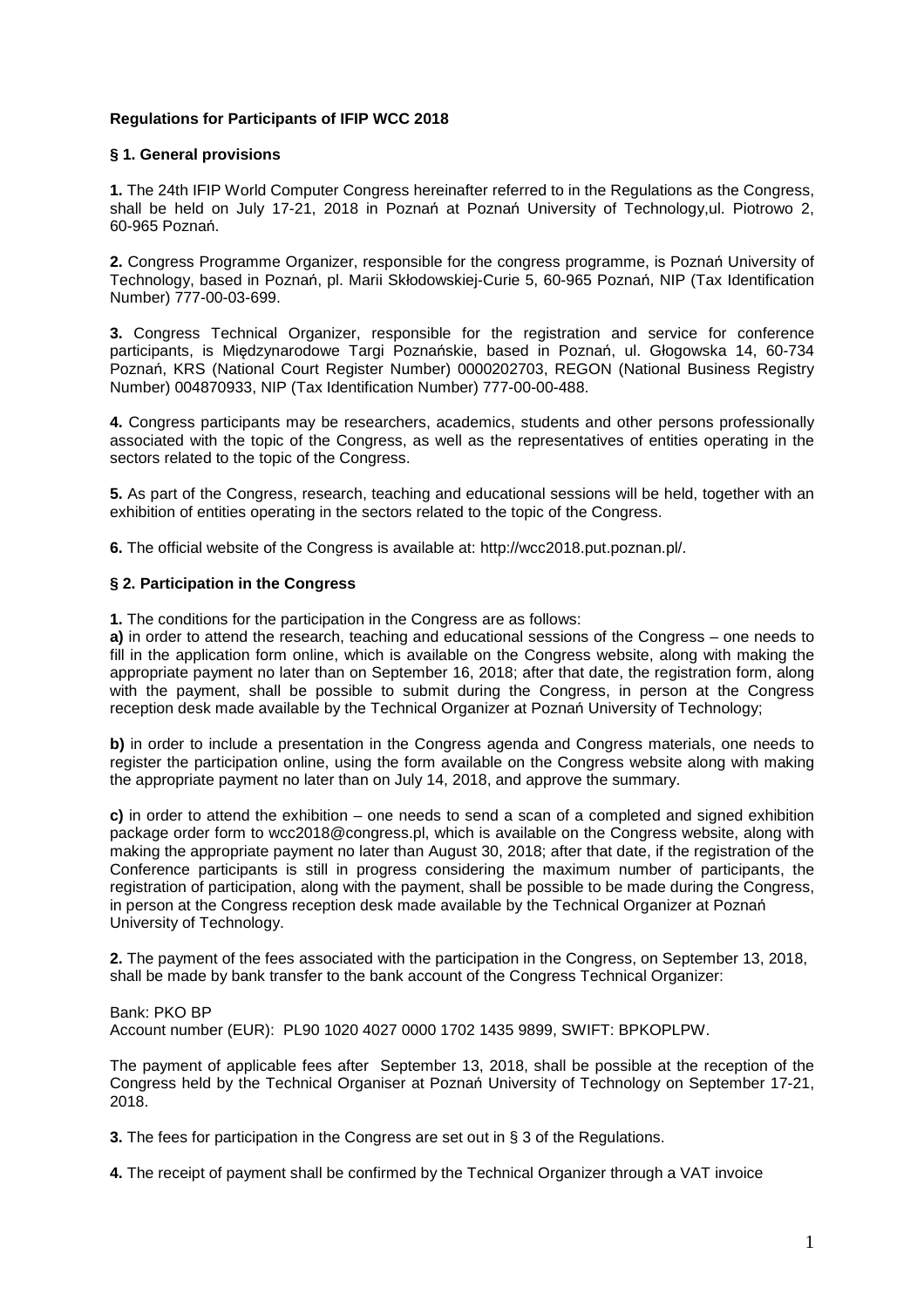in accordance with applicable regulations.

**5.** The lack of the payment of the Congress participation fee until September 13, 2018, authorizes the Congress Technical Organizer to cancel the Participant's registration.

**6.** The acceptance of the registration form by the Congress Technical Organizer, subject to the receipt of applicable fees, shall be confirmed online. By sending the confirmation, the Congress Technical Organizer concludes an agreement with the Congress participant.

**7.** By registering the participation, the Participant accepts these Regulations.

**8.** The cost of travel and accommodation shall be covered by the Congress Participant.

**9.** Congress participants are recommended to insure the movable property brought to the site of the Congress for the duration of the Congress. This applies, in particular, to Congress participants presenting hardware and other exhibits at the exhibition, scientific publishing companies, etc.

### **§ 3. Payment for participation in the Congress**

**1.** The payment should be made together with submitting participation application forms, as the payment of fees is a precondition of acceptance the Congress participation application.

| <b>TYPE OF PARTICIPANT</b> | <b>EARLY BIRD/NORMAL</b> | <b>DAILY PASS [EUR]</b> | <b>FULL PASS [EUR]</b> |
|----------------------------|--------------------------|-------------------------|------------------------|
| <b>IFIP Member</b>         | Early bird               | 150                     | 550                    |
| <b>IFIP Member</b>         | Normal                   | 180                     | 640                    |
| Non-IFIP Member            | Early bird               | 165                     | 595                    |
| Non-IFIP Member            | Normal                   | 200                     | 700                    |
| <b>Student</b>             | Early bird               | 75                      | 325                    |
| Student                    | Normal                   | 180                     | 640                    |
| Author/Presenter           | Early bird               | 150                     | 550                    |
| Author/Presenter           | Normal                   | 180                     | 640                    |

**2.** Standard fees for participation in the Congress:

Gross price includes VAT.

**Early bird** registration: until 14 Jul, 2018 **Normal** registration: from 15 Jul, 2018

**On-site 1 day pass** costs 225 EUR for all types of participants (not applicable for authors/presenters). **On-site full pass** costs 1000 EUR for all types of participants (not applicable for authors/presenters).

# **Type of participant**

a) **IFIP Member**: a member of IFIP member societies, a member of IFIP groups (GA, TA, TCs, WGs, DCs, IP3, InterYIT), a Honorary Member.

b)**Non-IFIP Member**: everyone not qualifying for (a), (c), or (d).

c) **Student**: a full time bachelor, master, or PhD student (a postgraduate or part-time student does NOT qualify).

- A student who is an author and presenter of an accepted paper has to register as Author/Presenter.
- A student who is a co-author of an accepted paper but is not a presenter, can register as Student.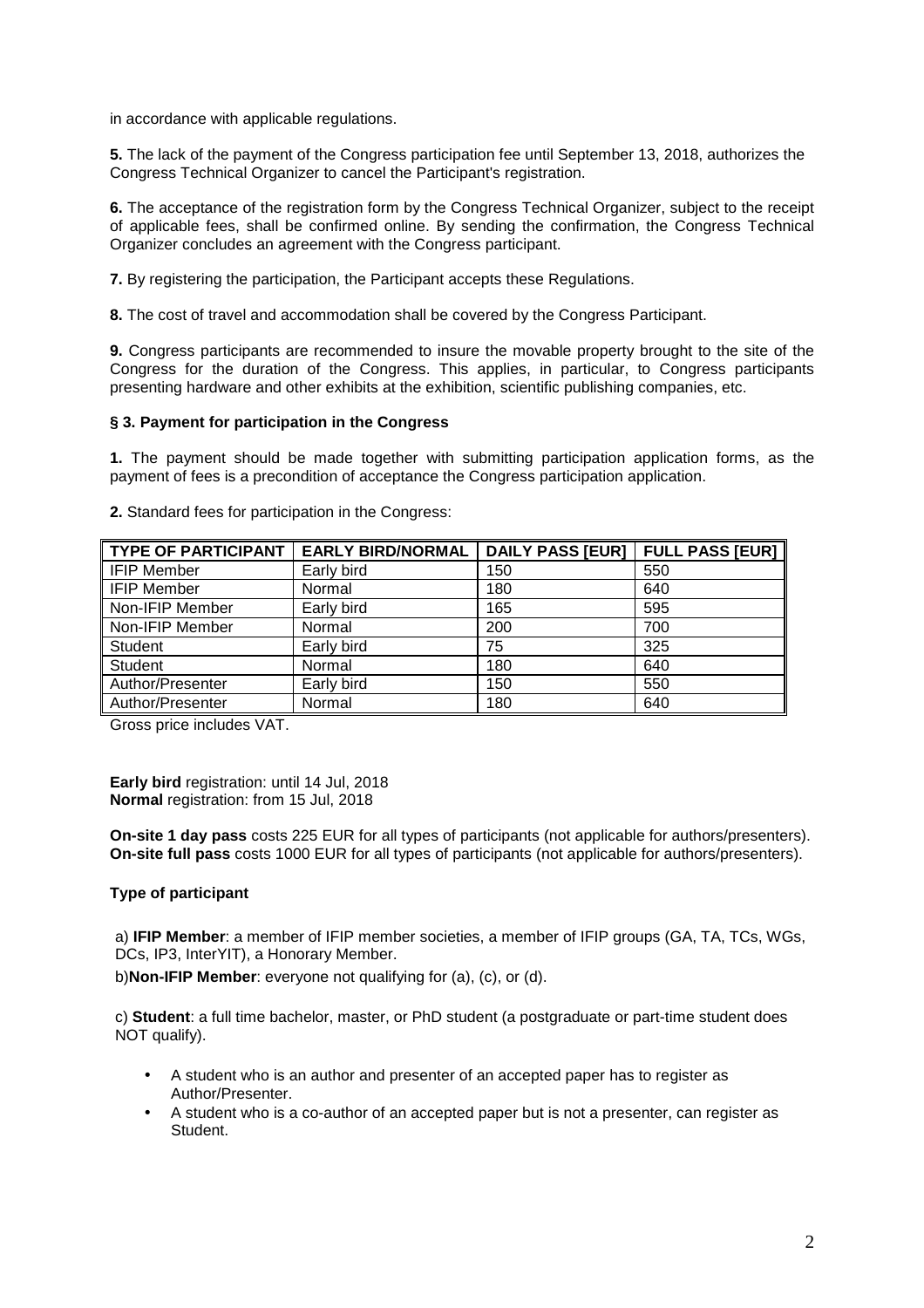d) **Author/Presenter**: all authors of accepted papers included in proceedings are eligible for the IFIP Member rate. At least one author of an accepted paper MUST register before the deadline of the early bird rate.

- Authors who are presenting an accepted proceedings paper have to register at least for all days of the event they are presenting in.
- All presenters (without an accepted proceedings paper) are eligible for the IFIP Member rate.
- An author having N papers included in proceedings has to pay N Author/Presenter registration fees, i.e., **one registration fee per paper**.

e) **Daily pass** includes access to all sessions on that day, coffee breaks, and lunch. Social events and conference proceedings are **excluded**.

f) **Full pass** includes access to all sessions, coffee breaks, lunches, social events, one volume of proceedings.

|                                                                 | <b>EXHIBITOR BRONZE</b> |                  | <b>SILVER</b>  | <b>GOLD</b>                                | <b>PLATINIUM</b>   | <b>DIAMOND</b>          |
|-----------------------------------------------------------------|-------------------------|------------------|----------------|--------------------------------------------|--------------------|-------------------------|
| <b>NET COSTS (PLN)</b>                                          | 5 000                   | 7 000            | 11 000         | 18 000                                     | 25 000             | 64 000                  |
| Displaying<br>οf<br>sponsor's<br>promotional<br>material        |                         |                  |                | $\mathbf{2}$<br>rooms<br>up to 160<br>pax* | to 160 pax* hall** | 3 rooms up Main lecture |
| Exhibition space ***                                            | 4 m <sub>2</sub>        | 6 m <sub>2</sub> | 10 m2          | 10 m2                                      | 15 m2              | 20 m <sub>2</sub>       |
| Logo on the badge<br>lanyards                                   |                         |                  |                |                                            | $\sqrt{}$          | V                       |
| Delegate<br>registration                                        | 1                       | $\overline{2}$   | 3              | 3                                          | 3                  | 4                       |
| <b>GALA</b><br><b>DINNER</b><br>(invitation)                    |                         | $\overline{2}$   | $\overline{2}$ | 3                                          | 3                  | 4                       |
| Programme advert                                                |                         | $0,5$ str.       | 1 str.         | 1 str.                                     | 1 str.             | 2 str.                  |
| Logo in programme $\sqrt{ }$                                    |                         | $\sqrt{}$        | $\sqrt{}$      | $\sqrt{}$                                  | $\sqrt{}$          | $\sqrt{}$               |
| the<br>Logo<br>on<br>website                                    | $\sqrt{ }$              | $\sqrt{}$        | $\sqrt{}$      | $\sqrt{ }$                                 | $\sqrt{ }$         | $\sqrt{}$               |
| Delegate bag insert<br>(1~pc)                                   | $\sqrt{ }$              | $\sqrt{}$        | $\sqrt{}$      | $\sqrt{}$                                  | $\sqrt{}$          | $\sqrt{}$               |
| Research<br>or<br>technical<br>presentation<br>(1 slot: 25 min) |                         |                  |                | 1                                          | $\overline{2}$     | $\overline{2}$          |
| Sponsor's<br>promotional film****                               |                         |                  |                |                                            |                    | 1 min                   |

**3.** Payment for the exhibition participation package:

Net prices do not include the value added tax (VAT).

\* sponsors' roll ups or other promotional materials

\*\* sponsor's logo at congress graphics displayed in the Main lecture hall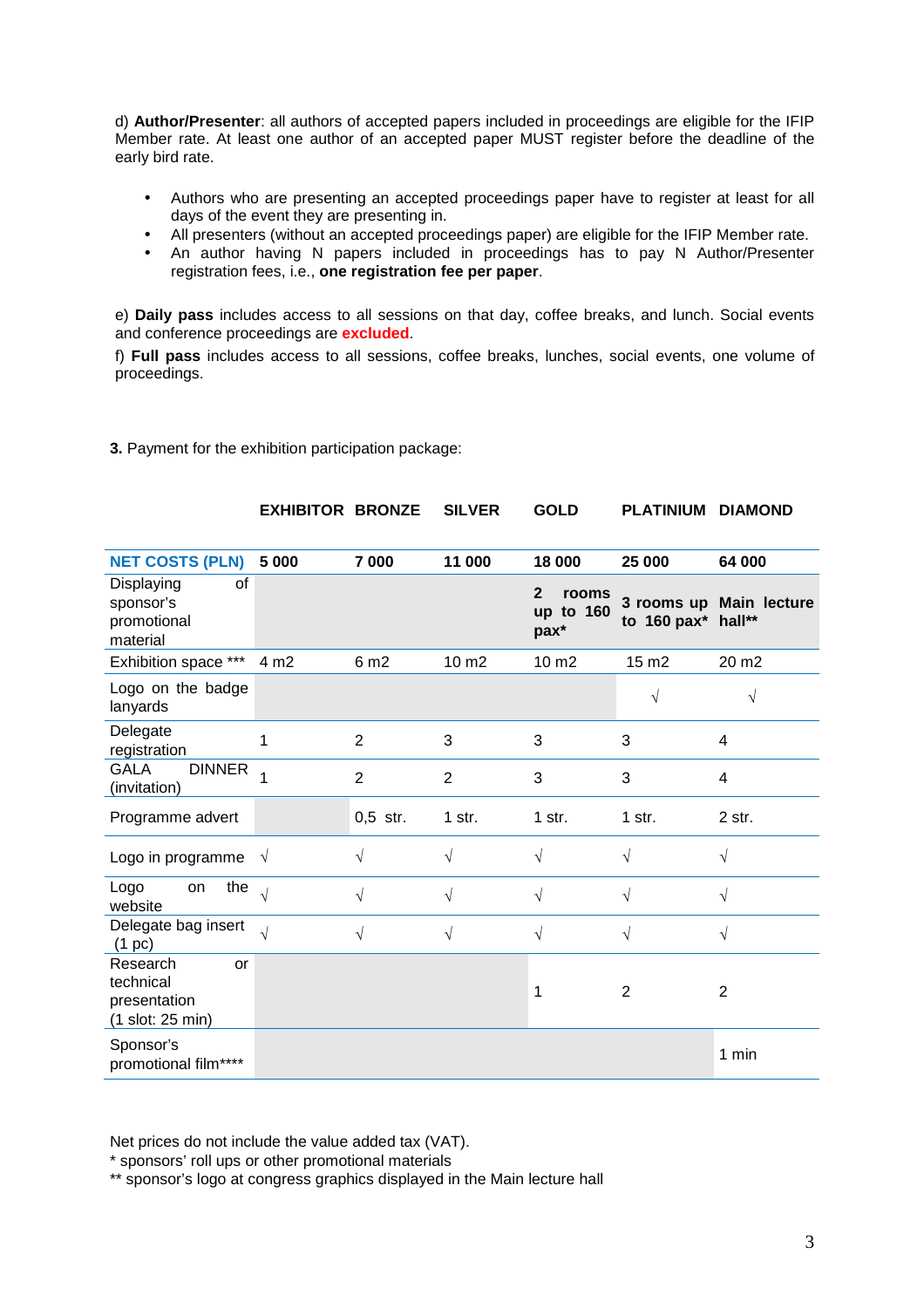\*\*\* incl.: tables and chairs

\*\*\*\* sponsor's promotional movie – max 1 min: to be published: during opening sessions, on the congress and IFIP websites, YouTube, on digital signage on the congress venue between 10.10.2018 and 03.11.2018

**4.** The fee for participation in the Congress referred to in Item 2 and Item 3 includes the cost of liability insurance and accident insurance at the site of the Congress for the duration of the Congress.

# **§ 4. Additional fees**

1. The prices for participation in the Congress social events for Congress Participants who have not paid the full pass registration fee or want to buy additional invitations:

- Welcome Reception: **EUR 20 / person**,

- Congress Dinner (grill): **EUR 30 / person.** 

# **§ 5. Cancellation of participation in the Congress**

- 1. Replacing an already registered participant with another participant is always possible, provided that the name of a new participant is known to the organizers not later than by Sep 14th, 2018.
- 2. Canceling a registration until Jun 30th, 2018 65% of the registration fee is returned (due to paid VAT, bank transfer fees, operational charges).
- 3. Canceling a registration until Jul 31st, 2018 45% of the registration fee is returned.
- 4. Canceling a registration until Aug 31st, 2018 20% of the registration fee is returned.
- 5. Canceling a registration after Aug 31st, 2018 no registration fee is returned.

# **§ 6. Complaints**

**1.** Any claims of Congress Participants against the Organizer shall be submitted in writing by registered letter with acknowledgement of receipt, to the correspondence address of the Technical Organizer: Międzynarodowe Targi Poznańskie sp. z o.o., Kancelaria, ul. Głogowska 10, 60-734 Poznań.

**2.** The complaints of Congress Participants shall be made in writing, not later than within 14 days after the end of the Congress. After the deadline the complaints shall not be considered.

# **§ 7. Final provisions**

**1.** If the Congress does not take place for reasons attributable solely to the Programme and/or Technical Organizer, the Technical Organiser shall immediately reimburse the fees paid by the Participants to the indicated bank accounts.

**2.** If the Congress does not take place for reasons beyond the control of the Congress Programme Organizer and Congress Technical Organizer, due to the so-called "force majeure" (e.g. flood, hurricane, snowstorm, etc.), the Participant shall not be entitled to a reimbursement of any fees associated with participation in the Congress.

**3.** The organizers shall not be responsible for the items left or lost by the Participants at the location of the Congress.

**4.** The administrator of personal data is Międzynarodowe Targi Poznańskie with its registered office in Poznań, ul. Głogowska 14. Personal data will be processed for purposes related to participation at the congress IFIP WCC 2018, until cancellation of given consent by the Participant. Complaints and objections regarding the processing of personal data should be reported electronically to the following e-mail address: iod@mtp.pl (Data Protection Officer). If necessary, the data may be made available only to entities cooperating with the Administrator in order to provide services rendered or fulfill any legal obligations. You have the right to access your data and request their rectification, deletion or limitation of processing, expressing objection to processing, withdrawal of consent or filing a complaint to the supervisory authority and the right to transfer personal data. We assure you that we strive to